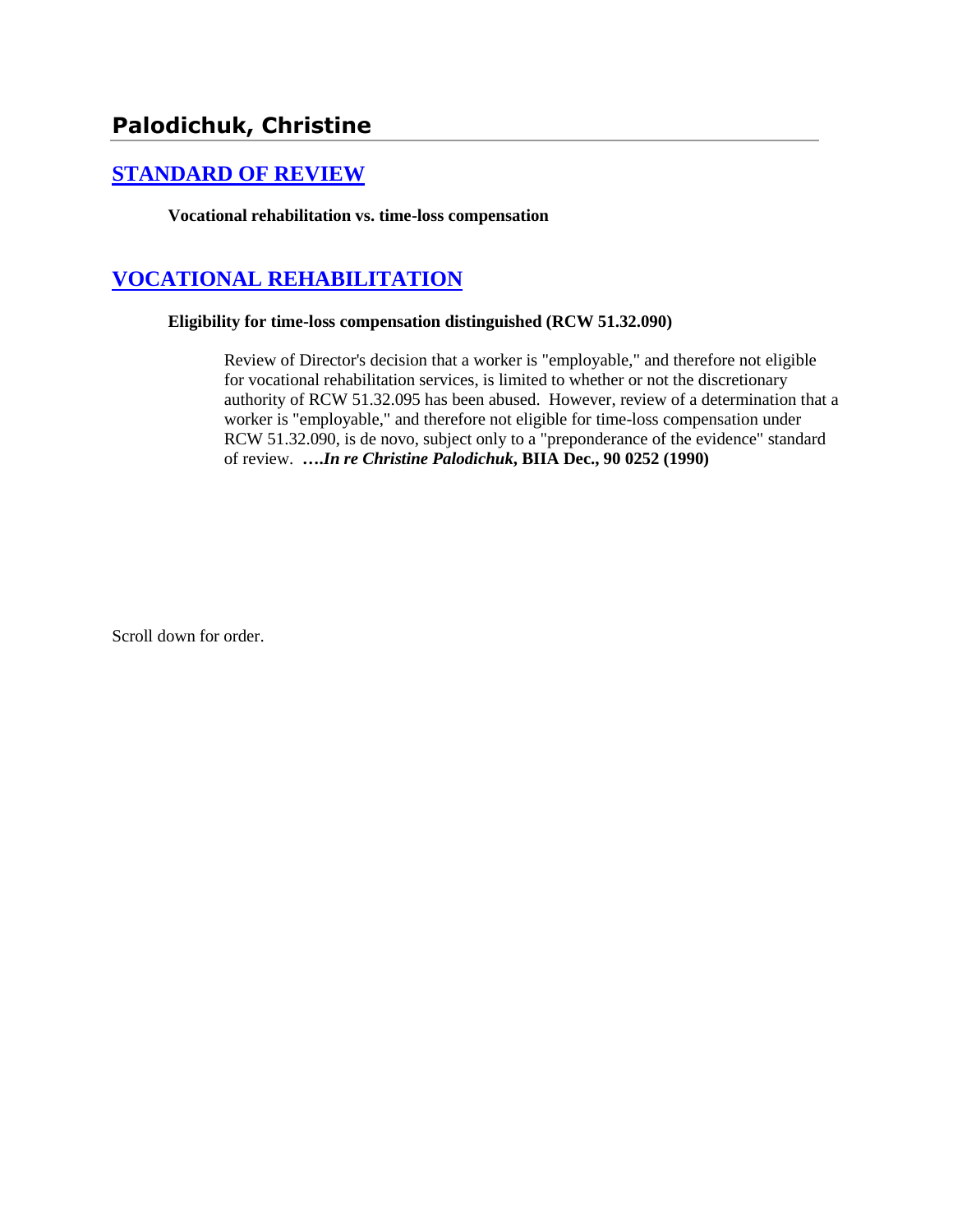#### **BEFORE THE BOARD OF INDUSTRIAL INSURANCE APPEALS STATE OF WASHINGTON**

**) ) ) )**

**IN RE: CHRISTINE B. PALODICHUK ) DOCKET NO. 90 0252**

## **CLAIM NO. L-603511**

#### **ORDER DENYING APPEAL AND DIRECTING THE DEPARTMENT TO ISSUE FURTHER ORDER**

An appeal was filed by the claimant, on January 12, 1990, from an order of the Department of Labor and Industries dated December 27, 1989. The order holds an order dated December 1, 1989 in abeyance pending review and such further action as may be indicated. The order dated December 1, 1989, issued by the Claims Manager, had affirmed a letter dated October 23, 1989. The letter dated October 23, 1989 was a letter signed by Dorette A. Markham for Joseph A. Dear, Director of the Department of Labor and Industries, responding to the claimant's dispute of the determination made regarding her "ability to work." In the letter it was determined that vocational rehabilitation services were not necessary in returning the claimant to work, since it was felt she was qualified to work as a membership solicitor, receptionist and business sales agent.

In her notice of appeal the claimant requests that she be paid time loss benefits from September 1, 1989, and until such time as she is found to be able to return to her previous occupation.

From a review of the Department record in this matter it appears that by a letter dated September 5, 1989 the Claims Manager advised the claimant that it had been determined that she was able to work and that time loss benefits would therefore end September 1, 1989. The claimant was advised that if she disagreed with that determination she could file a "dispute", within 15 days, with the Office of Rehabilitation Services. By an order dated September 5, 1989 the Department terminated time-loss compensation with payment for the period August 20, 1989 through September 1, 1989. The order provided that any protest or request for reconsideration must be made with the Department within 60 days. The order provided that if a request for reconsideration was filed, a further appealable order would be entered.

Thereafter, by a letter dated September 19, 1989 (received at the Department on September 22, 1989) the claimant advised the Department that she disagreed with the determination "regarding my condition for returning to employment." She reports that her doctors have not released her for work. She states that she is "disputing the end of 'time loss benefits' that ended on 9/01/89" and asks that she "receive time loss benefits until I get a proper evaluation and a full release from my doctors." In response to this letter a Rehabilitation Reviewer with the Office of Rehabilitation Services advised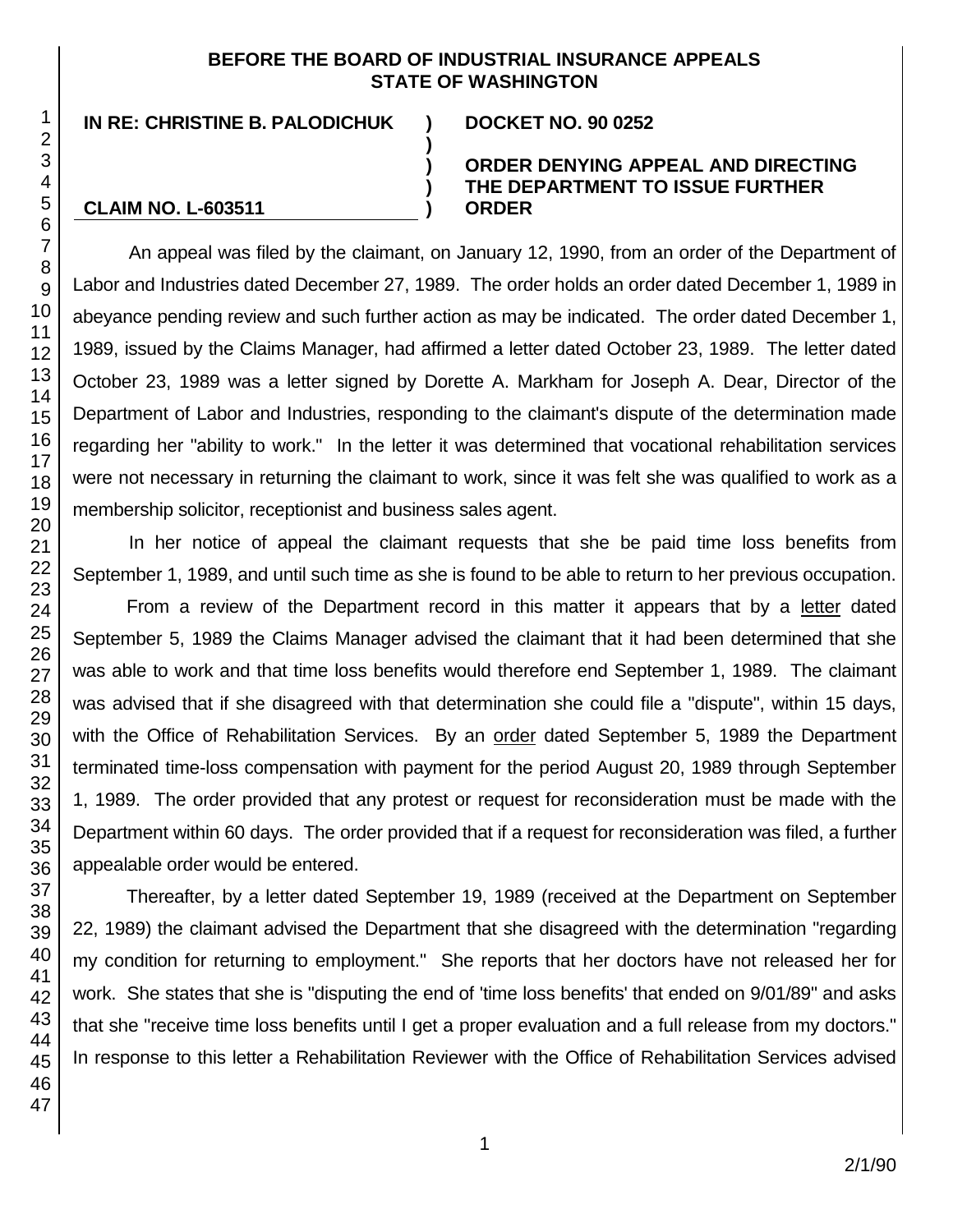the claimant that her "dispute" had been accepted for review. Thereafter, Ms. Markham's letter of October 23, 1989 was entered in response to this "dispute".

On November 13, 1989, the Department received a letter from the claimant's attorney. The attorney expresses disagreement with the "Dispute Summary" which accompanied Ms. Markham's letter of October 23, 1989, and asks the Department to "institute retroactive time loss benefits immediately." The attorney asks that if the Department does not intend to do so then to please enter a determinative order so that an appeal can be taken to the Board. It was apparently in response to this letter that the Department entered the order of December 1, 1989 which affirmed the letter dated October 23, 1989.

On December 8, 1989 the Board received the claimant's notice of appeal of the order dated December 1, 1989 (Docket No. 89 5561). After the Department entered the order of December 27, 1989 holding the order of December 1, 1989 in abeyance, we entered our December 29, 1989 order Returning Case to Department for Further Action, denying the appeal without prejudice to the right of any party to appeal from any further order of the Department.

On January 10, 1990 the Department entered an order declaring the order of December 1, 1989 null and void. This order apparently reflects the position of the Department that a Claims Manager has no authority to review a vocational rehabilitation services determination of the Director. However, it does not appear that any further order has been entered by the Department concerning the termination of time-loss compensation on September 1, 1989.

It seems to us that the Department, through its various letters to the claimant, has confused the issue of "employability,'" as it relates to eligibility for vocational rehabilitation services, with the issue of "employability" as it relates to eligibility for time-loss compensation. Understandably so, this confusion is perpetuated in the letters filed by the claimant and her attorney.

Pursuant to RCW 51.32.095, determinations concerning a worker's eligibility for vocational rehabilitation are vested in the discretion of the supervisor of industrial insurance, or his or her designee. The further review of vocational rehabilitation determinations by the Director of the Department, through the dispute process of WAC 296-18A-470, is also discretionary. RCW 51.32.095(6). Thus, if the supervisor or the Director determines that a worker is not eligible for vocational rehabilitation because he or she is "employable," our scope of review of such a determination is limited to whether or not the exercise of the discretionary authority of RCW 51.32.095 has been abused. See In re Armando Flores, Dckt. No. 87 3913 (July 6, 1989). As a practical matter,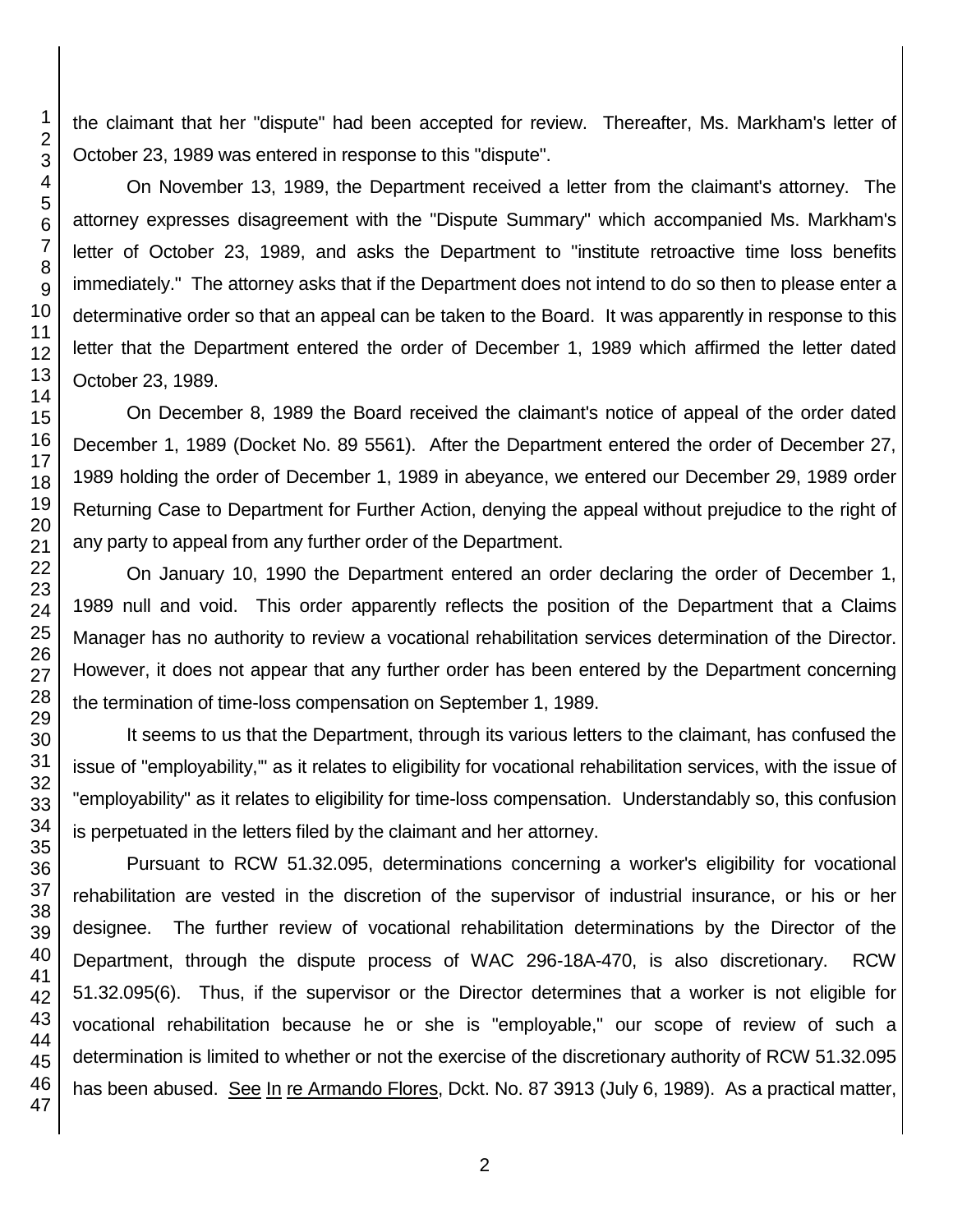a worker would find it difficult to establish such abuse since a finding of abuse of discretion essentially requires a showing that "no reasonable person would take the position adopted by" the decision maker. Flores, at 5, quoting from Griggs v. Averbeck Realty, 92 Wn.2d 576, 584 (1979).

As we pointed out in Flores, however, the provision of time-loss compensation is not a matter within the discretion of the supervisor or the Director, and our scope of review of a determination concerning a worker's eligibility for time-loss compensation is de novo, subject only to a "preponderance of the evidence" standard of review. As a result, we may well defer to the Director's determination that a worker is "employable" (and therefore not eligible for vocational rehabilitation services) but yet find that a worker is "not employable" and therefore entitled to temporary total disability benefits. That is precisely the action we took in Flores.

The mistaken impression amongst certain Department personnel seems to be that a determination of "employability" in connection with an assessment for vocational rehabilitation services constitutes a determination which applies to the worker's eligibility for time-loss compensation as well. While we do not intend to prevent Department personnel from simply "lumping" the two separate issues together, they would be well advised to recognize that the deference given to Department determinations involving the provision of vocational rehabilitation services under RCW 51.32.095 does not and will not extend to our evaluation of a worker's eligibility for time-loss compensation under RCW 51.32.090. Perhaps more importantly, Claims Managers and Disability Adjudicators need to understand that a finding of "employability" necessarily involves two separate and legally distinct determinations -- a denial of vocational services under RCW 51.32.095 and a denial of further timeloss compensation under RCW 51.32.090.

The confusion of Department personnel with respect to these two separate issues is evident in this case. For, while the Department has responded to the letters of the claimant and her attorney, it did so only with respect to the vocational rehabilitation services "employability" determination. Although it must be said that the claimant has timely protested the September 5, 1989 order terminating time-loss compensation, there is no indication that the Department has reconsidered that decision and entered a further order with respect to the propriety of terminating time-loss compensation on September 1, 1989. The time for entering such further order has expired. See RCW 51.52.060 (fifth proviso).

The order dated December 27, 1989, is not a final order of the Department. Further, the claimant has not indicated in her notice of appeal that she is aggrieved by the decision of the Director